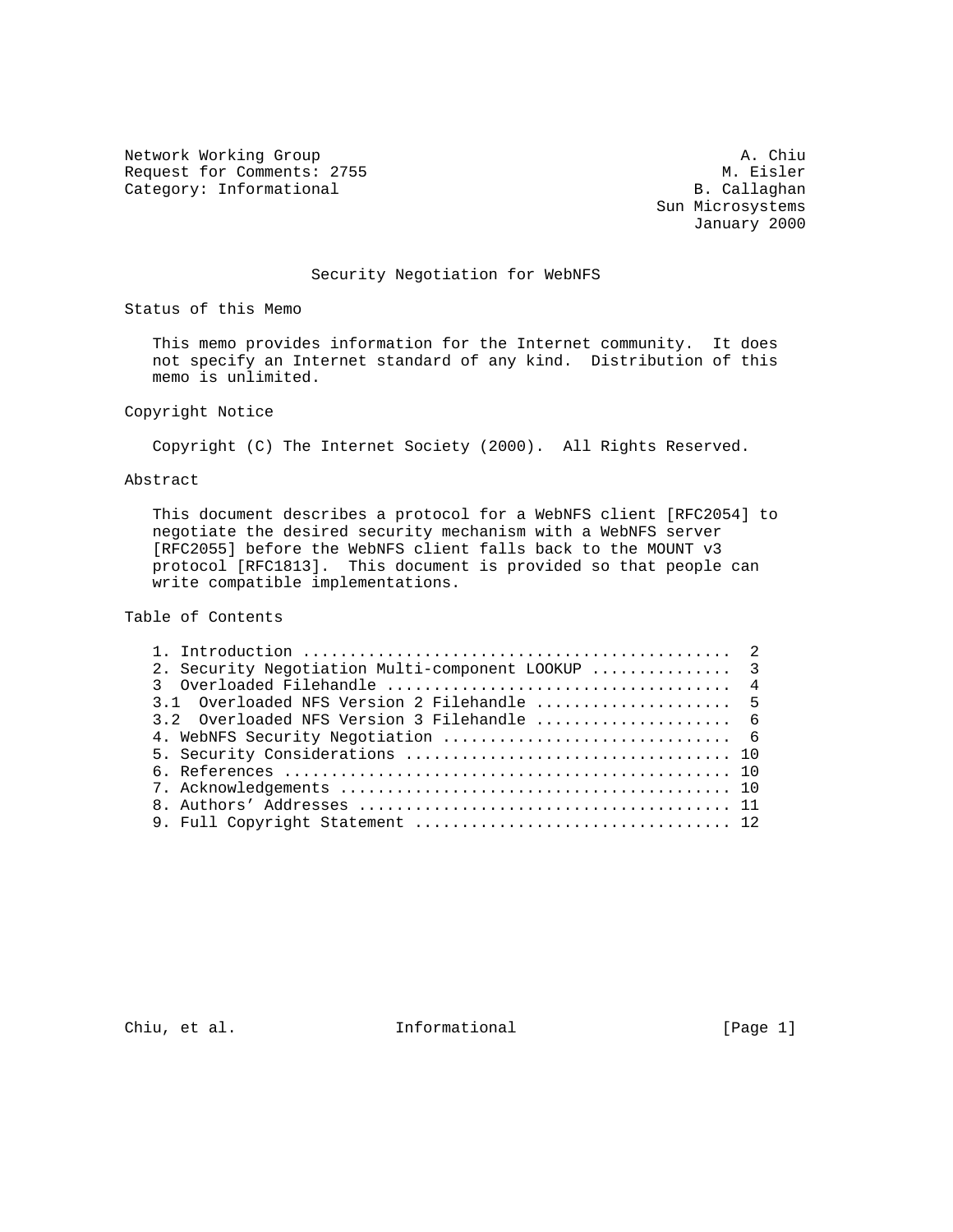#### 1. Introduction

 The MOUNT protocol is used by an NFS client to obtain the necessary filehandle for data access. MOUNT versions 1 and 2 [RFC1094] return NFS version 2 filehandles, whereas MOUNT version 3 [RFC1813] returns NFS version 3 filehandles.

 Among the existing versions of the MOUNT protocol, only the MOUNT v3 provides an RPC procedure (MOUNTPROC3\_MNT) which facilitates security negotiation between an NFS v3 client and an NSF v3 server. When this RPC procedure succeeds (MNT3\_OK) the server returns to the client an array of security mechanisms it supports for the specified pathname, in addition to an NFS v3 filehandle.

 A security mechanism referred to in this document is a generalized security flavor which can be an RPC authentication flavor [RFC1831] or a security flavor referred to in the RPCSEC\_GSS protocol [RFC2203]. A security mechanism is represented as a four-octet integer.

 No RPC procedures are available for security negotiation in versions 1 or 2 of the MOUNT protocol.

 The NFS mount command provides a "sec=" option for an NFS client to specify the desired security mechanism to use for NFS transactions. If this mount option is not specified, the default action is to use the default security mechanism over NFS v2 mounts, or to negotiate a security mechanism via the MOUNTPROC3\_MNT procedure of MOUNT v3 and use it over NFS v3 mounts. In the latter, the client picks the first security mechanism in the array returned from the server that is also supported on the client.

 As specified in RFC 2054, a WebNFS client first assumes that the server supports WebNFS and uses the publsc filehandle as the initial filehandle for data access, eliminating the need for the MOUNT protocol. The WebNFS client falls back to MOUNT if the server does not support WebNFS.

 Since a WebNFS client does not use MOUNT initially, the MOUNTPROC3\_MNT procedure of MOUNT v3 is not available for security negotiation until the WebNFS client falls back to MOUNT. A viable protocol needs to be devised for the WebNFS client to negotiate security mechanisms with the server in the absence of the MOUNTPROC3\_MNT procedure.

Chiu, et al. 100 mm informational 100 mm informational [Page 2]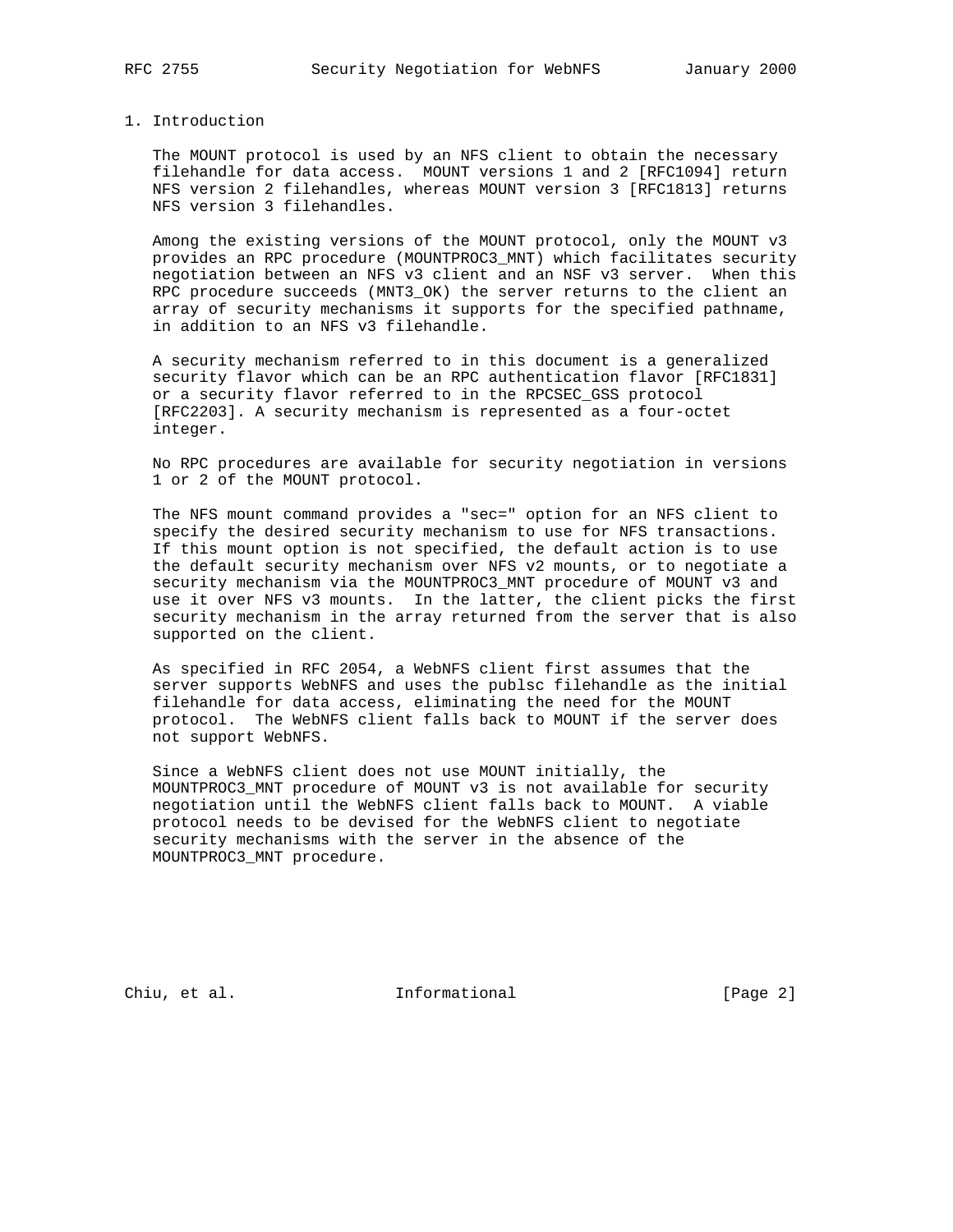The WebNFS security negotiation protocol must meet the following requirements:

- Must work seamlessly with NFS v2 and v3, and the WebNFS protocols
- Must be backward compatible with servers that do not support this negotiation
- Minimum number of network turnarounds (latency)

 This document describes the WebNFS security negotiation protocol developed by Sun Microsystems, Inc. Terminology and definitions from RFCs 2054 and 2055 are used in this document. The reader is expected to be familiar with them.

2. Security Negotiation Multi-component LOOKUP

 The goal of the WebNFS security negotiation is to allow a WebNFS client to identify a security mechanism which is used by the WebNFS server to protect a specified path and is also supported by the client. The WebNFS client initiates the negotiation by sending the WebNFS server the path. The WebNFS server responds with the array of security mechanisms it uses to secure the specified path. From the array of security mechanisms the WebNFS client selects the first one that it also supports.

 Without introducing a new WebNFS request, the WebNFS security negotiation is achieved by modifying the request and response of the existing multi-component LOOKUP (MCL) operation [RFC2055]. Note that the MCL operation is accomplished using the LOOKUP procedure (NFSPROC3\_LOOKUP for NFS v3 and NFSPROC\_LOOKUP for NFS v2). This and the next sections describe how the MCL request and response are modified to facilitate WebNFS security negotiation.

 For ease of reference, the modified MCL request is henceforth referred to as SNEGO-MCL (security negotiation multi-component LOOKUP) request.

 A multi-component LOOKUP request [RFC2055] is composed of a public filehandle and a multi-component path:

For Canonical Path:

LOOKUP FH=0x0, "/a/b/c"

Chiu, et al. 10 Informational 1999 [Page 3]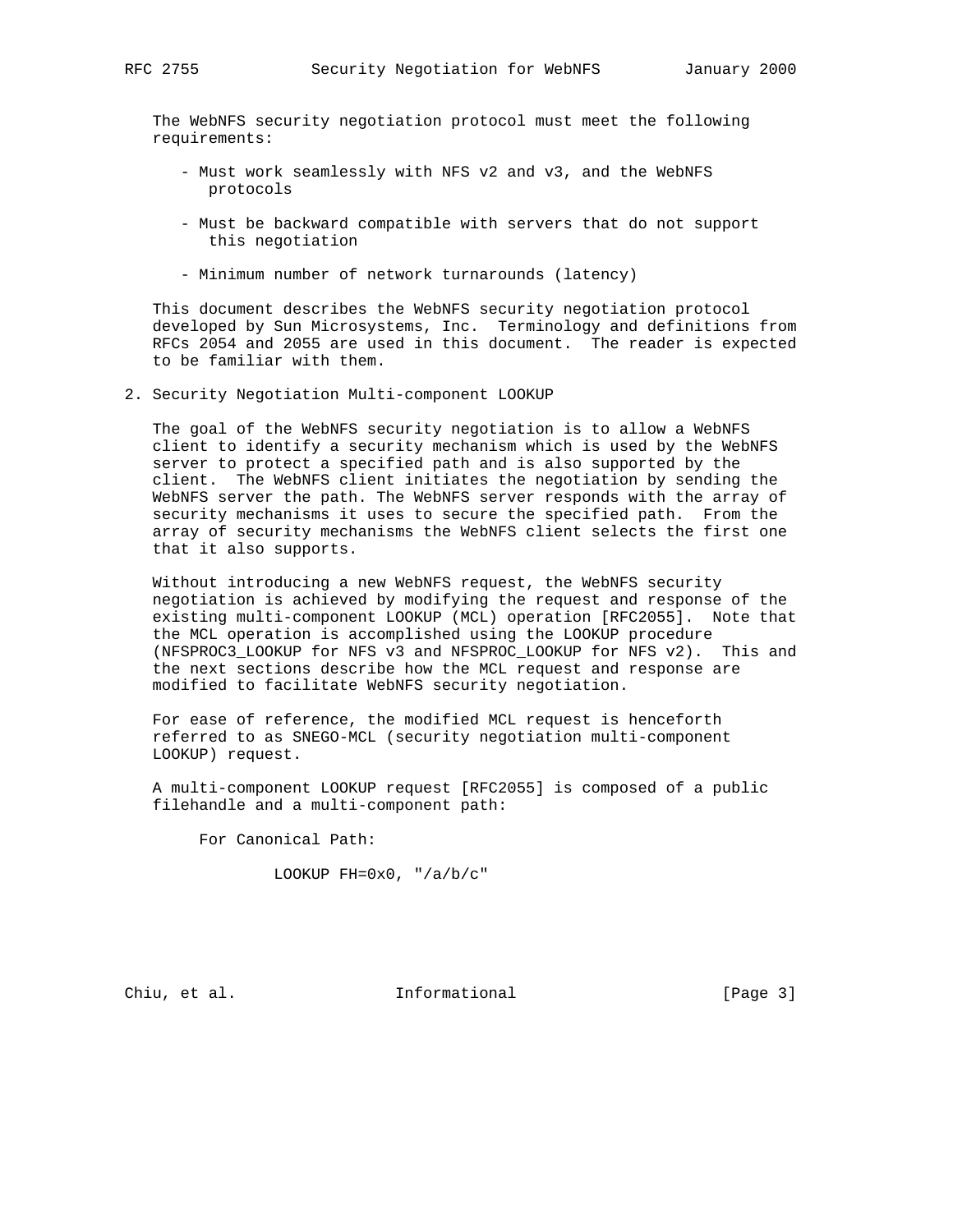For Native Path:

LOOKUP FH=0x0, 0x80 "a:b:c"

 A multi-component path is either an ASCII string of slash separated components or a 0x80 character followed by a native path. Note that a multi-component LOOKUP implies the use of the public filehandle in the LOOKUP.

 Similar to the MCL request, a SNEGO-MCL request consists of a public filehandle and a pathname. However, the pathname is uniquely composed, as described below, to distinguish it from other pathnames.

 The pathname used in a SNEGO-MCL is the regular WebNFS multi component path prefixed with two octets. The first prefixed octet is the 0x81 non-ascii character, similar to the 0x80 non-ascii character for the native paths. This octet represents client's indication to negotiate security mechanisms. It is followed by the security index octet which stores the current value of the index into the array of security mechanisms to be returned from the server. The security index always starts with one and gets incremented as negotiation continues. It is then followed by the pathname, either an ASCII string of slash separated canonical components or 0x80 and a native path.

 A security negotiation multi-component LOOKUP request looks like this:

For Canonical Path:

LOOKUP FH=0x0,  $0x81$  <sec-index> "/a/b/c"

For Native Path:

LOOKUP FH=0x0, 0x81 <sec-index> 0x80 "a:b:c"

 In the next section we will see how the MCL response is modified for WebNFS security negotiation.

3. Overloaded Filehandle

 As described in RFC2054, if a multi-component LOOKUP request succeeds, the server responds with a valid filehandle:

LOOKUP  $FH=0x0$ , "a/b/c" -----------> <-----------

 $FH=0 \times 3$ 

Chiu, et al. 100 mm informational 100 mm informational [Page 4]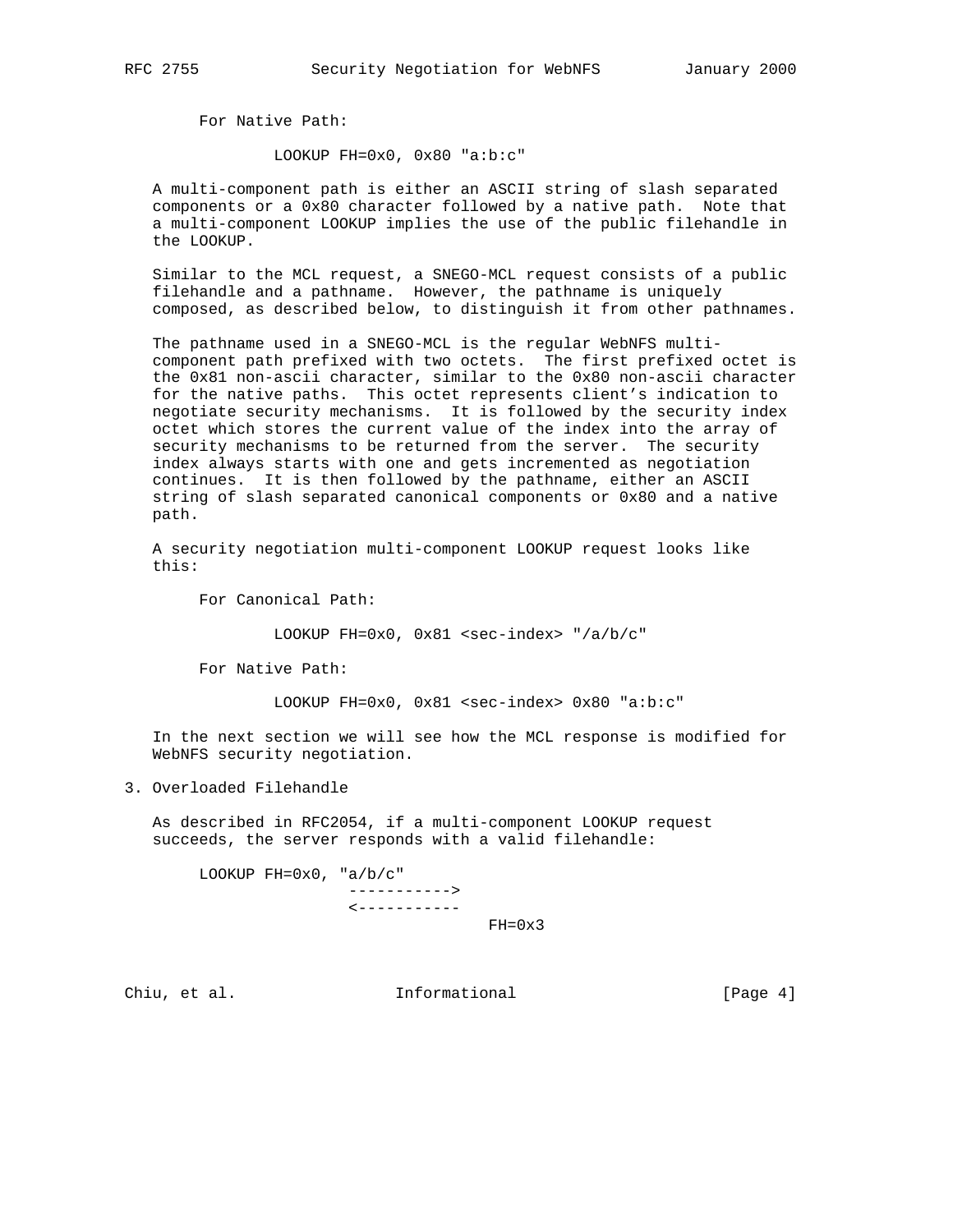NFS filehandles are used to uniquely identify a particular file or directory on the server and are opaque to the client. The client neither examines a filehandle nor has any knowledge of its contents. Thus, filehandles make an ideal repository for the server to return the array of security mechanisms to the client in response to a SNEGO-MCL request.

 To a successful SNEGO-MCL request the server responds, in place of the filehandle, with an array of integers that represents the valid security mechanisms the client must use to access the given path. A length field is introduced to store the size (in octets) of the array of integers.

 As the filehandles are limited in size (32 octets for NFS v2 and up to 64 octets for NFS v3), it can happen that there are more security mechanisms than the filehandles can accommodate. To circumvent this problem, a one-octet status field is introduced which indicates whether there are more security mechanisms (1 means yes, 0 means no) that require the client to perform another SNEGO-MCL to get them.

 To summarize, the response to a SNEGO-MCL request contains, in place of the filehandle, the length field, the status field, and the array of security mechanisms:

FH: length, status,  $\{sec_1$  sec\_2 ...  $sec_n\}$ 

 The next two sub-sections describe how NFS v2 and v3 filehandles are "overloaded" to carry the length and status fields and the array of security mechanisms.

# 3.1 Overloaded NFS Version 2 Filehandle

 A regular NFS v2 filehandle is defined in RFC1094 as an opaque value occupying 32 octets:

|  | $1 \t2 \t3 \t4$ |                                                                     |  |  |  |  |  |  |  |
|--|-----------------|---------------------------------------------------------------------|--|--|--|--|--|--|--|
|  |                 | +---+---+---+---+---+---+---+---+    +---+----+---+---+---+---+---+ |  |  |  |  |  |  |  |
|  |                 |                                                                     |  |  |  |  |  |  |  |
|  |                 |                                                                     |  |  |  |  |  |  |  |

An overloaded NFS v2 filehandle looks like this:

|  |  |  | $1$ 2 3 4 5 8 |  | $\sim$ 32                                                        |  |  |  |
|--|--|--|---------------|--|------------------------------------------------------------------|--|--|--|
|  |  |  |               |  | +---+----+---+---+---+---+---+---+   +---+----+----+   +---+---+ |  |  |  |
|  |  |  |               |  | $ 1 s $     sec_1      sec_n                                     |  |  |  |
|  |  |  |               |  | +---+----+---+---+---+---+---+---+   +---+----+----+   +---+---+ |  |  |  |

Chiu, et al. 10 mm informational 100 mm informational [Page 5]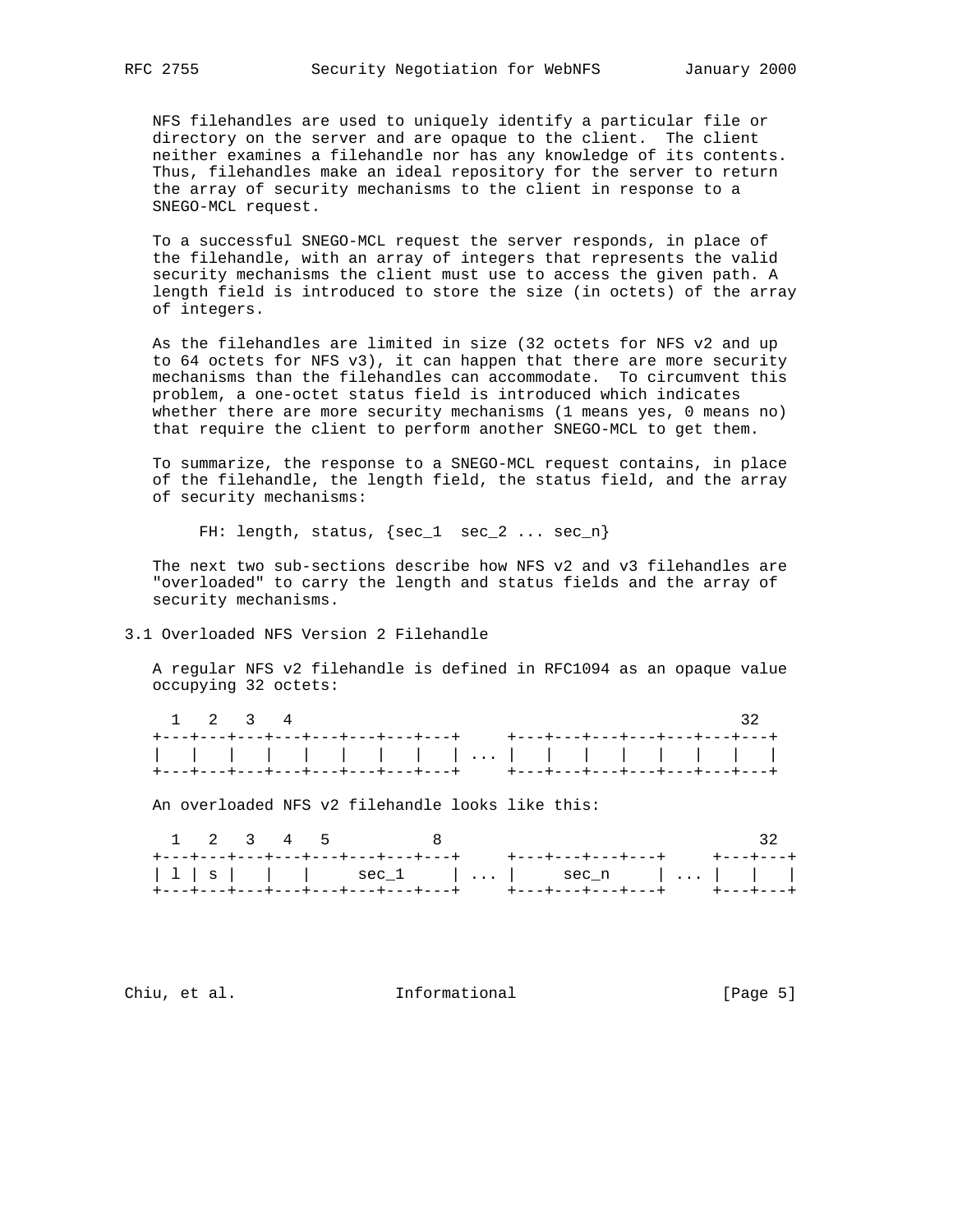Note that the first four octets of an overloaded NFS v2 filehandle contain the length octet, the status octet, and two padded octets to make them XDR four-octet aligned. The length octet  $1 = 4 * n$ , where n is the number of security mechanisms sent in the current overloaded filehandle. Apparently, an overloaded NFS v2 filehandle can carry up to seven security mechanisms.

### 3.2 Overloaded NFS Version 3 Filehandle

 A regular NFS v3 filehandle is defined in RFC1813 as a variable length opaque value occupying up to 64 octets. The length of the filehandle is indicated by an integer value contained in a four octet value which describes the number of valid octets that follow:



 filehandles defined above, the following diagram depicts the WebNFS security negotiation protocol:

Chiu, et al. Informational [Page 6]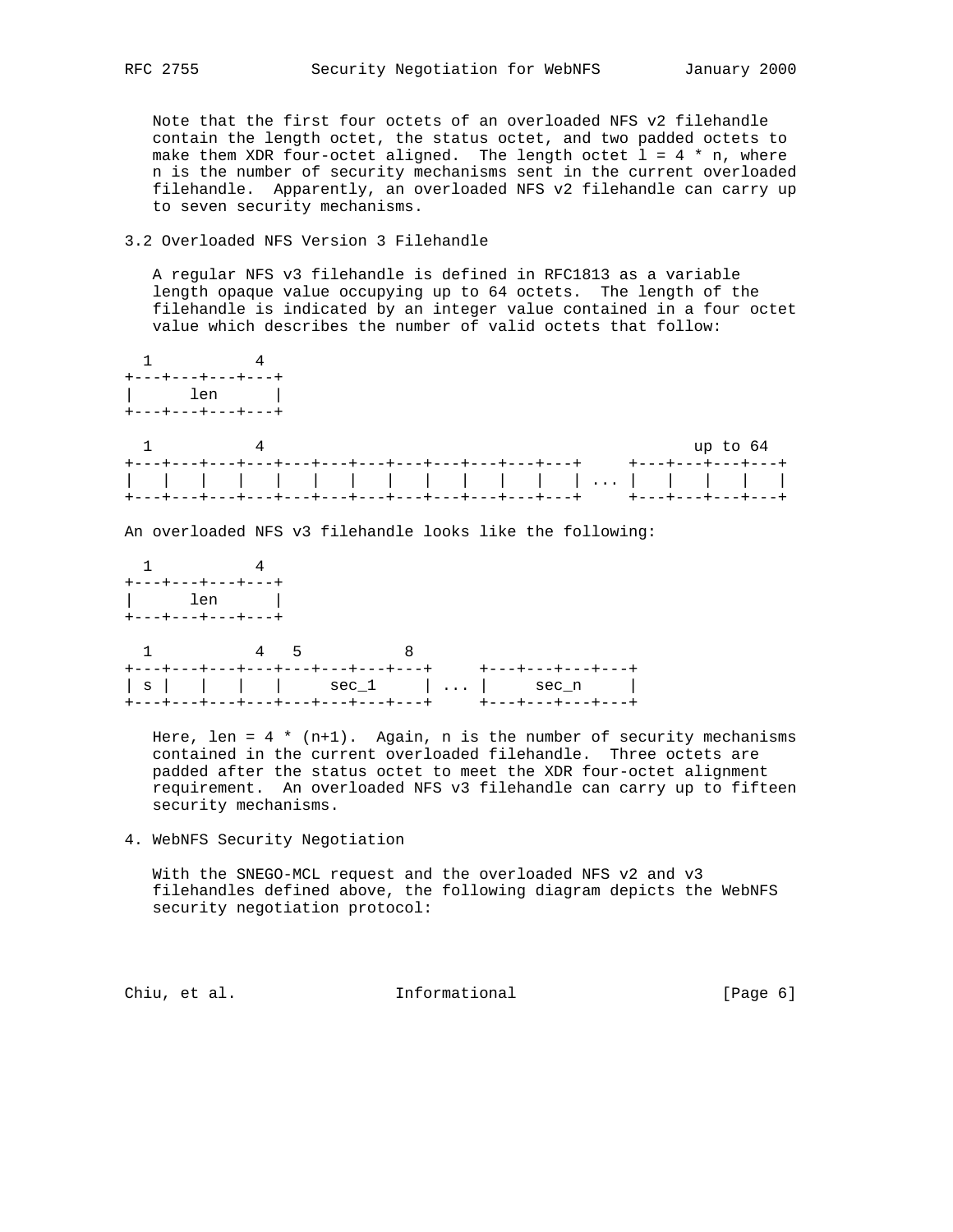Client Server ------ ------

> LOOKUP FH=0x0, 0x81 <sec-index> "path" -----------> <----------- FH: length, status, {sec\_1 sec\_2 ... sec\_n}

where

 0x81 represents client's indication to negotiate security mechanisms with the server,

 path is either an ASCII string of slash separated components or 0x80 and a native path,

 sec-index, one octet, contains the index into the array of security mechanisms the server uses to protect the specified path,

 status, one octet, indicates whether there are more security mechanisms (1 means yes, 0 means no) that require the client to perform another SNEGO-MCL to get them,

 length (one octet for NFS v2 and four octets for NFS v3) describes the number of valid octets that follow,

 $\{sec_1 sec_2 ... sec_n\}$  represents the array of security mechanisms. As noted earlier, each security mechanism is represented by a four-octet integer.

 Here is an example showing the WebNFS security negotiation protocol with NFS v2. In the example it is assumed the server shares /export with 10 security mechanisms {0x3900 0x3901 0x3902 ... 0x3909} on the export, two SNEGO-MCL requests would be needed for the client to get the complete security information:

 LOOKUP FH=0x0, 0x81 0x01 "/export" -----------> <----------- 0x1c, 0x01, {0x3900 0x3901 0x3902 0x3903 0x3904 0x3905 0x3906} LOOKUP FH=0x0, 0x81 0x08 "/export" -----------> <----------- 0x0c, 0x00, {0x3907 0x3908 0x3909}

Chiu, et al. Informational [Page 7]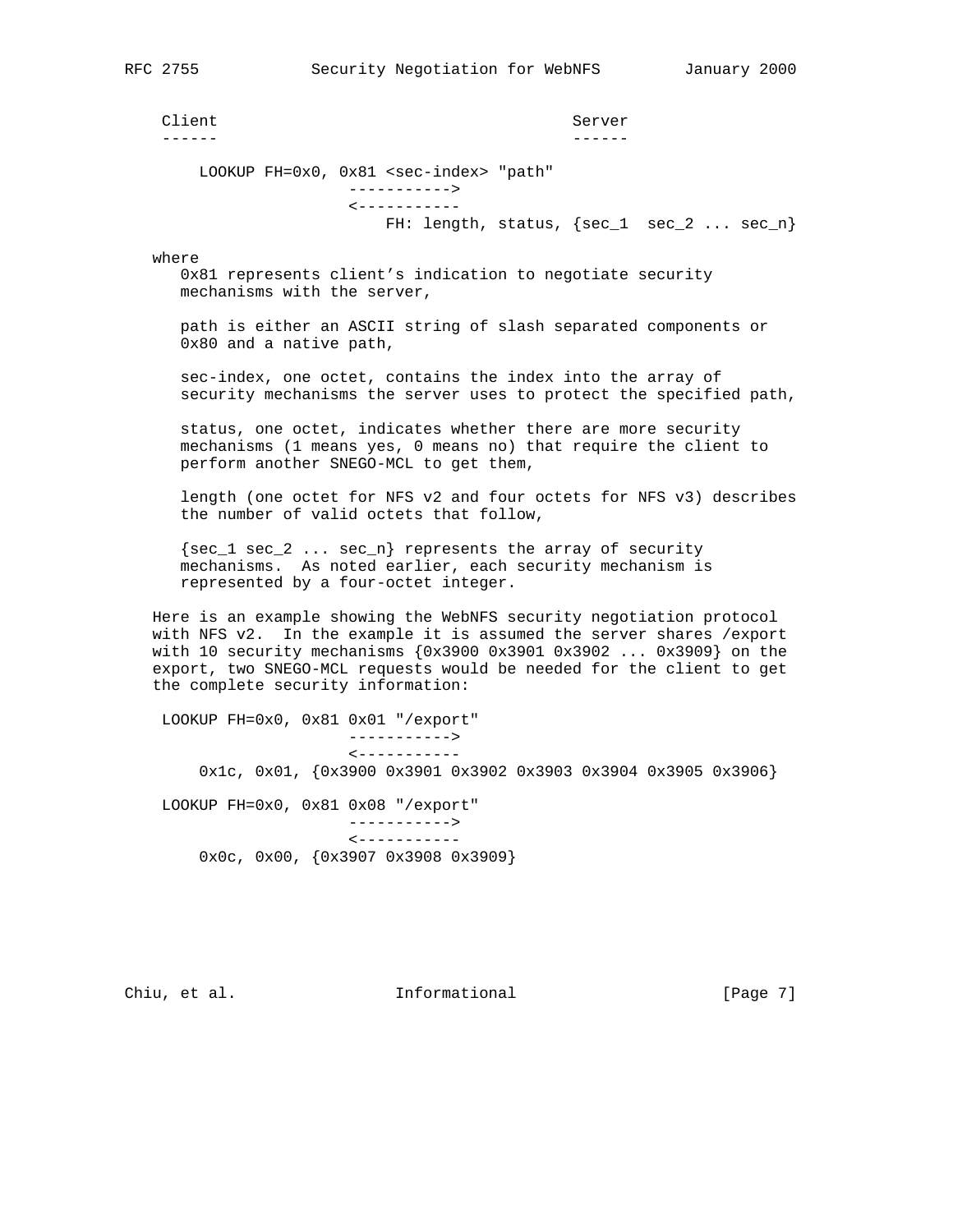The order of the security mechanisms returned in an overloaded filehandle implies preferences, i.e., one is more recommended than those following it. The ordering is the same as that returned by the MOUNT v3 protocol.

 The following shows a typical scenario which illustrates how the WebNFS security negotiation is accomplished in the course of accessing publicly shared filesystems.

 Normally, a WebNFS client first makes a regular multi-component LOOKUP request using the public filehandle to obtain the filehandle for the specified path. Since the WebNFS client does not have any prior knowledge as to how the path is protected by the server the default security mechanism is used in this first multi-component LOOKUP. If the default security mechanism does not meet server's requirements, the server replies with the AUTH\_TOOWEAK RPC authentication error, indicating that the default security mechanism is not valid and the WebNFS client needs to use a stronger one.

 Upon receiving the AUTH\_TOOWEAK error, to find out what security mechanisms are required to access the specified path the WebNFS client sends a SNEGO-qMCL request, using the default security mechanism.

 If the SNEGO-MCL request succeeds the server responds with the filehandle overloaded with the array of security mechanisms required for the specified path. If the server does not support WebNFS security negotiation, the SNEGO-MCL request fails with NFSERR\_IO for NFS v2 or NFS3ERR\_IO for NFS v3 [RFC2055].

 Depending on the size of the array of security mechanisms, the WebNFS client may have to make more SNEGO-MCL requests to get the complete array.

 For successful SNEGO-MCL requests, the WebNFS client retrieves the array of security mechanisms from the overloaded filehandle, selects an appropriate one, and issues a regular multi-component LOOKUP using the selected security mechanism to acquire the filehandle.

 All subsequent NFS requests are then made using the selected security mechanism and the filehandle.

 The following depicts the scenario outlined above. It is assumed that the server shares /export/home as follows:

share -o sec=sec\_1:sec\_2:sec\_3,public /export/home

Chiu, et al. 100 mm informational 100 mm informational [Page 8]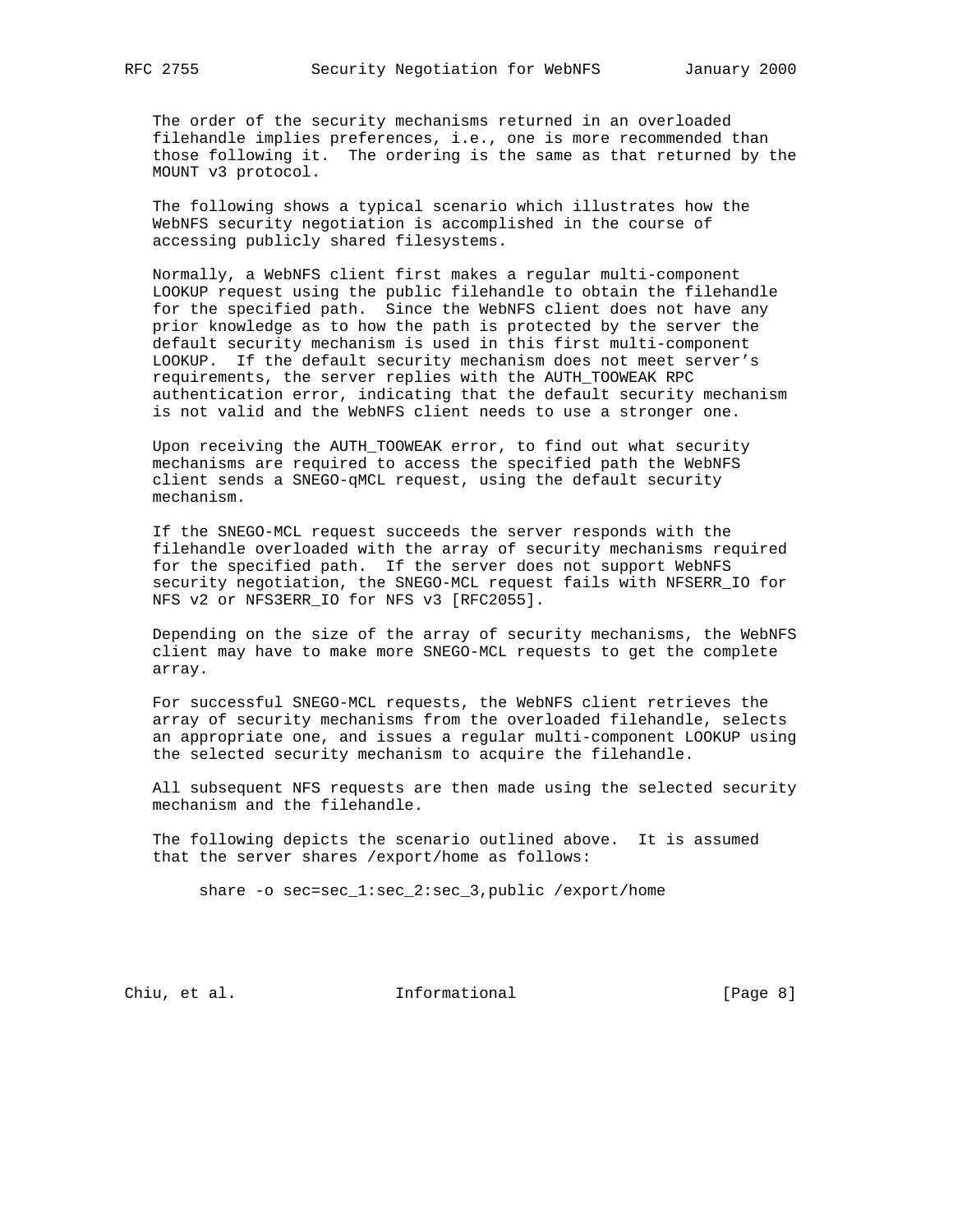and AUTH\_SYS is the client's default security mechanism and is not one of  $\{sec_1, sec_2, sec_3\}$ .

Client Server Server Server Server Server Server Server Server Server Server Server Server Server Server Server ------ ------ LOOKUP FH=0x0, "/export/home" AUTH\_SYS -----------> <----------- AUTH\_TOOWEAK LOOKUP FH=0x0, 0x81 0x01 "/export/home" AUTH\_SYS -----------> <---------- overloaded FH: length, status, {sec\_1 sec\_2 sec\_3} LOOKUP FH=0x0, "/export/home" sec\_n -----------> <-----------  $FH = 0x01$  NFS request with FH=0x01 sec\_n -----------> <----------- ...

 In the above scenario, the first request is a regular multi-component LOOKUP which fails with the AUTH\_TOOWEAK error. The client then issues a SNEGO-MCL request to get the security information.

 There are WebNFS implementations that allow the public filehandle to work with NFS protocol procedures other than LOOKUP. For those WebNFS implementations, if the first request is not a regular multi component LOOKUP and it fails with AUTH\_TOOWEAK, the client should issue a SNEGO-MCL with

0x81 0x01 "."

as the path to get the security information.

Chiu, et al. 100 mm informational 100 mm informational [Page 9]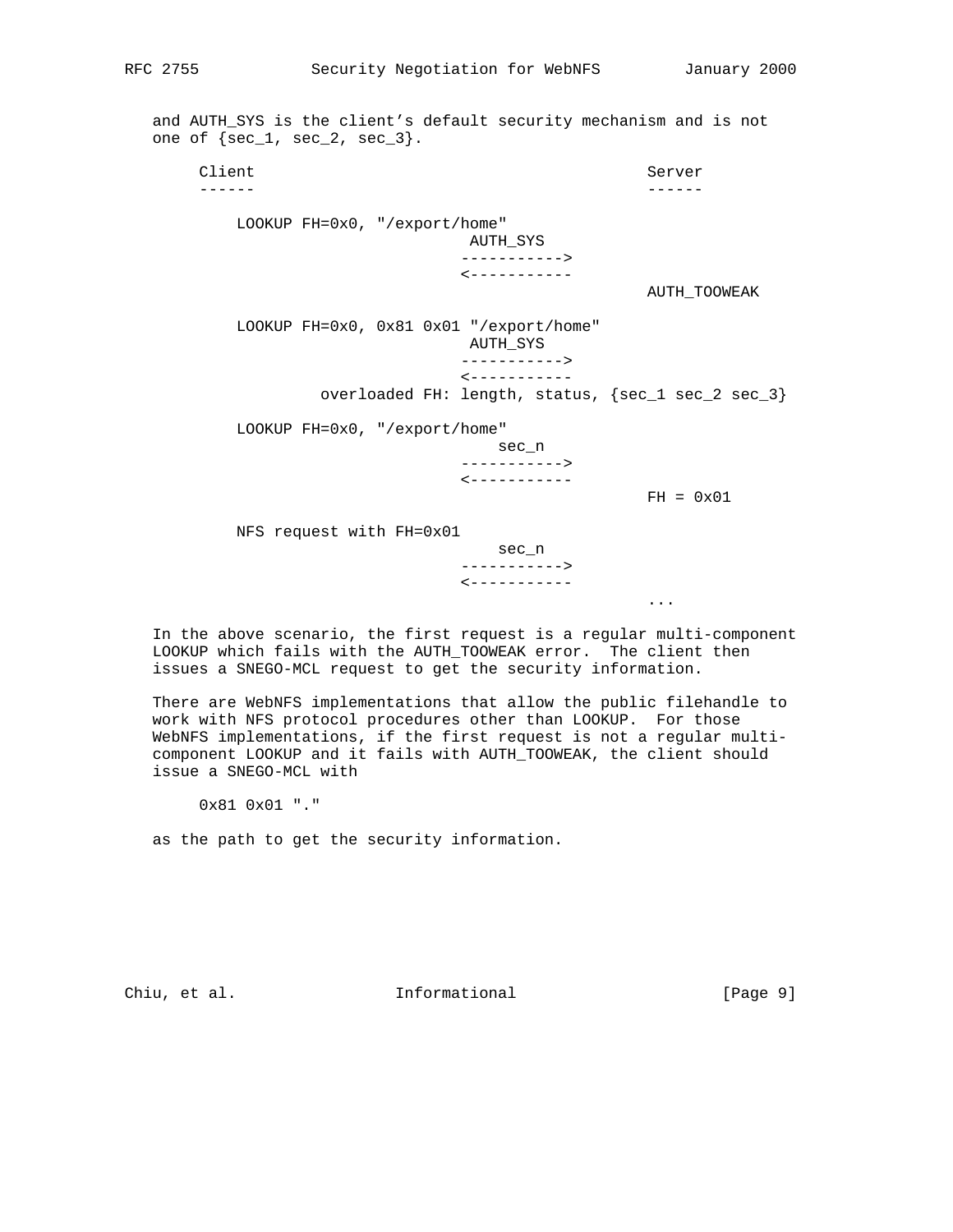#### 5. Security Considerations

 The reader may note that no mandatory security mechanisms are specified in the protocol that the client must use in making SNEGO- MCL requests. Normally, the client uses the default security mechanism configured on his system in the first SNEGO-MCL request. If the default security mechanism is not valid the server replies with the AUTH\_TOOWEAK error. In this case the server does not return the array of security mechanisms to the client. The client can then make another SNEGO-MCL request using a stronger security mechanism. This continues until the client hits a valid one or has exhausted all the supported security mechanisms.

# 6. References

- [RFC1094] Sun Microsystems, Inc., "NFS: Network File System Protocol Specification", RFC 1094, March 1989. http://www.ietf.org/rfc/rfc1094.txt
- [RFC1813] Callaghan, B., Pawlowski, B. and P. Staubach, "NFS Version 3 Protocol Specification", RFC 1813, June 1995. http://www.ietf.org/rfc/rfc1813.txt
- [RFC2054] Callaghan, B., "WebNFS Client Specification", RFC 2054, October 1996. http://www.ietf.org/rfc/rfc2054.txt
- [RFC2055] Callaghan, B., "WebNFS Server Specification", RFC 2055, October 1996. http://www.ietf.org/rfc/rfc2055.txt
- [RFC2203] Eisler, M., Chiu, A. and Ling, L., "RPCSEC\_GSS Protocol Specification", RFC 2203, September 1997. http://www.ietf.org/rfc/rfc2203.txt

# 7. Acknowledgements

 This specification was extensively brainstormed and reviewed by the NFS group of Solaris Software Division.

Chiu, et al. 10 mm informational 10 mm informational [Page 10]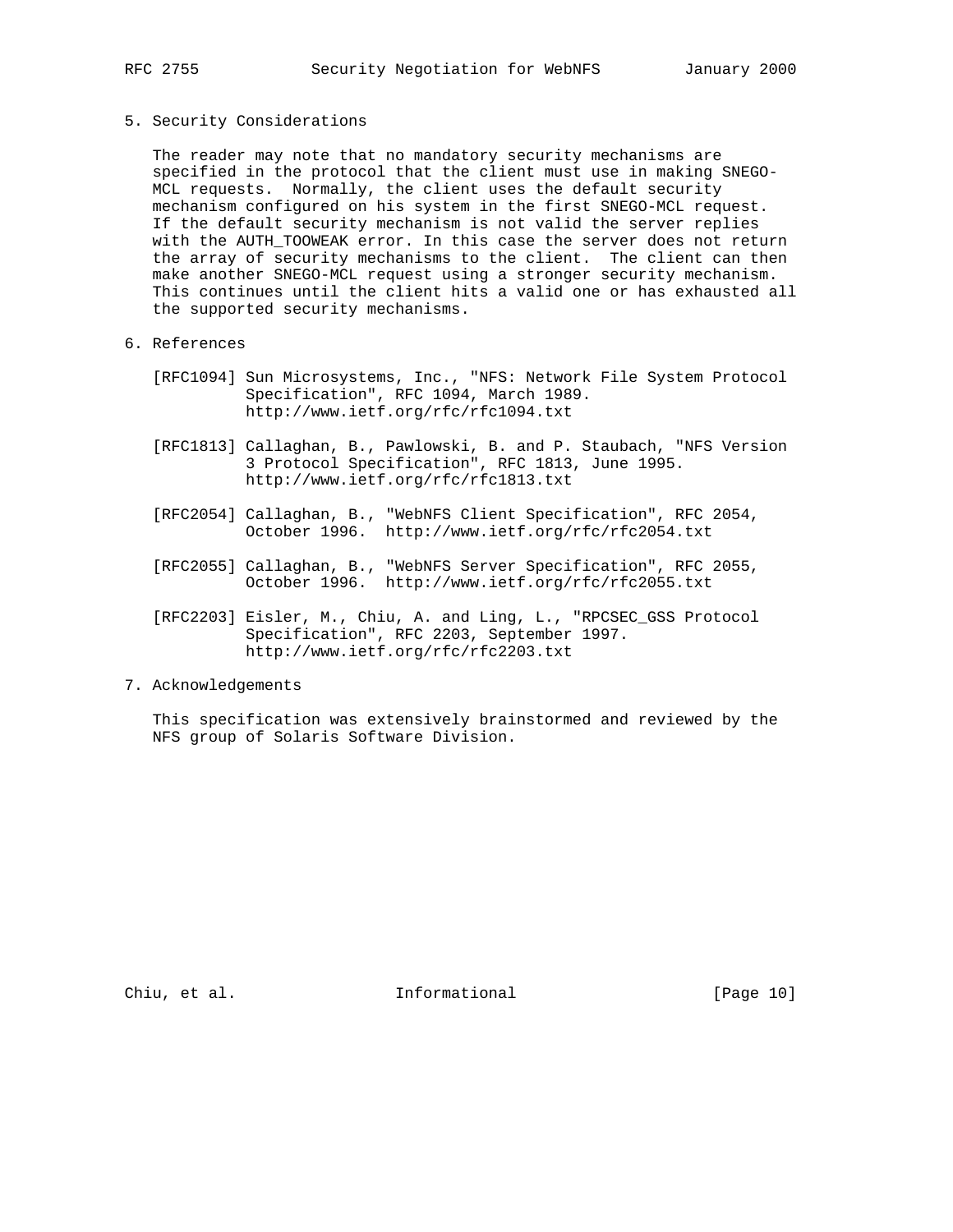8. Authors' Addresses

 Alex Chiu Sun Microsystems, Inc. 901 San Antonio Road Palo Alto, CA 94303

 Phone: +1 (650) 786-6465 EMail: alex.chiu@Eng.sun.com

 Mike Eisler Sun Microsystems, Inc. 901 San Antonio Road Palo Alto, CA 94303

 Phone: +1 (719) 599-9026 EMail: michael.eisler@Eng.sun.com

 Brent Callaghan Sun Microsystems, Inc. 901 San Antonio Road Palo Alto, CA 94303

 Phone: +1 (650) 786-5067 EMail: brent.callaghan@Eng.sun.com

Chiu, et al. 100 Informational 100 [Page 11]